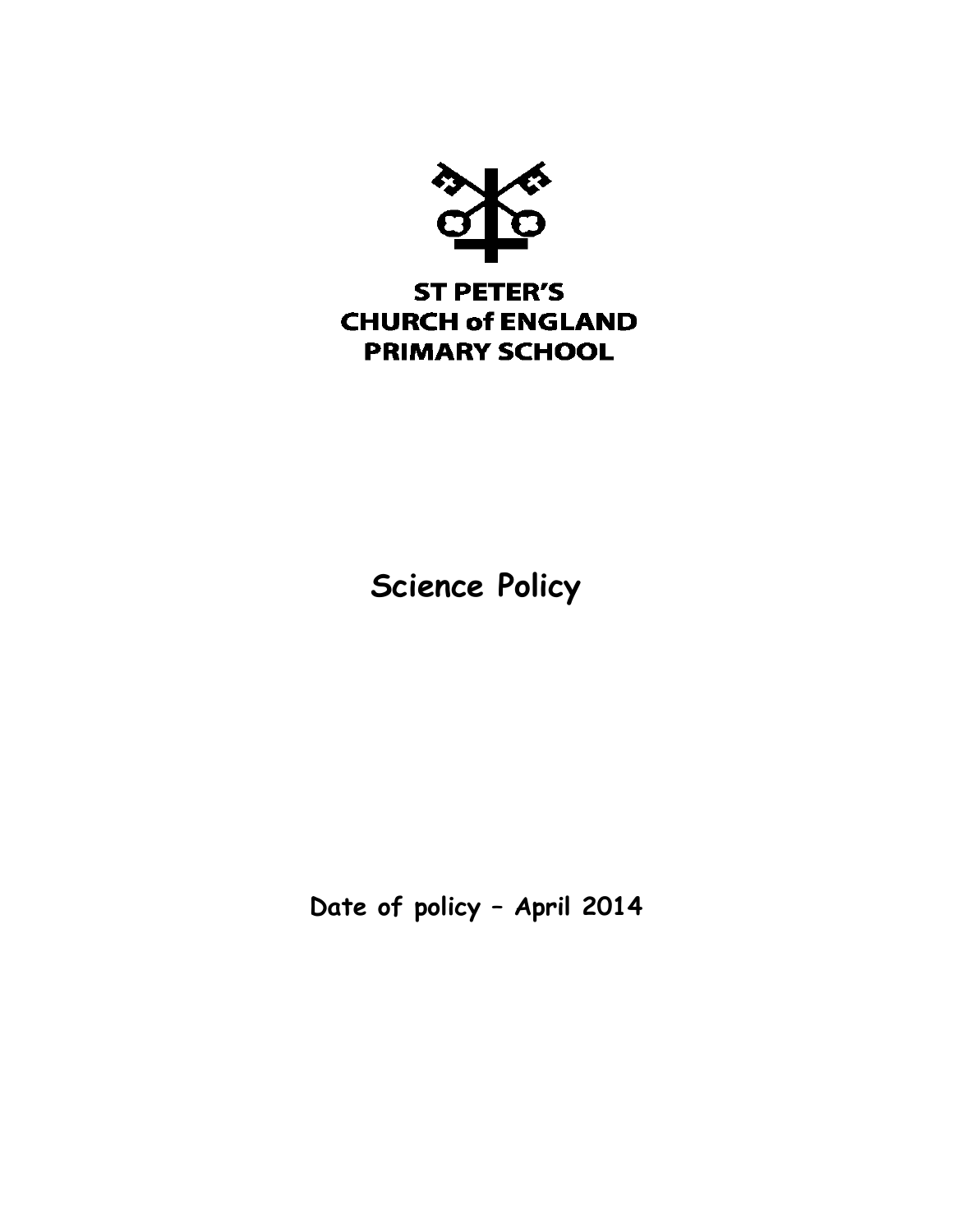# **Science Policy**

#### **Mission Statement**

In this distinctive, inclusive, Christian school, where everyone matters, we nurture and develop opportunities for life long learning. We come together in a vibrant, creative community that also develops our spiritual and cultural lives through:

- Love
- Trust
- Care
- Respect
- Joy

ensuring that everyone successfully achieves their full potential.

#### **Aims and objectives**

Science teaches the understanding of natural phenomena. It aims to stimulate a child's curiosity in finding out why things happen in the way that they do. It teaches methods of enquiry and investigation to stimulate creative thought. Children learn to ask scientific questions and begin to appreciate the way science will affect their future on a personal, national and global level.

At St Peter's CE Primary School science is taught where possible through our Creative Curriculum or taught as a separate subject to ensure all the relevant skills are covered. We aim to:

- Ask and answer scientific questions;
- Plan and carry out scientific investigations (fair tests), using equipment, including computers, correctly;
- Know and understand the life processes of living things;
- Know and understand the physical processes of materials, electricity, light, sound and natural forces;
- Know about the nature of the solar system, including the earth;
- Evaluate evidence and present conclusions clearly and accurately.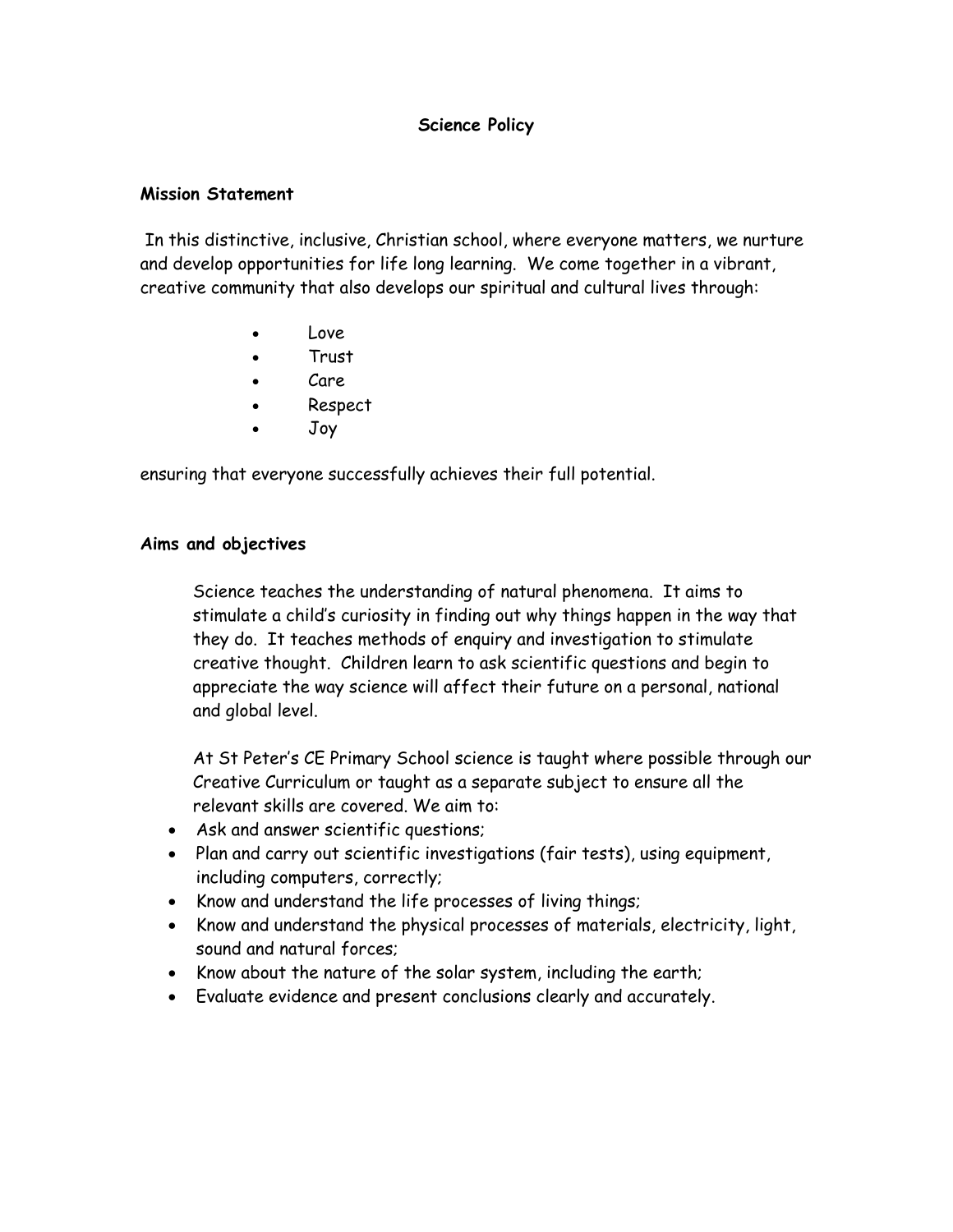# **Teaching and learning style**

We use a variety of teaching and learning styles in science lessons. Our principal aim is to develop children's knowledge, skills and understanding and we do this through a mixture of whole-class teaching and engage children in enquiry based research activities. We encourage children to ask, as well as answer, scientific questions. They are provided with the opportunity to use a variety of data including statistics, graphs, pictures and photography. Children are also encouraging to use ICT in science lessons where it enhances their learning. They engage in a wide variety of practical enquiries that involve the children making predictions followed by fair testing a variety of scientific questions and reporting on their findings after analysing the results.

We recognise that there are children of widely different scientific abilities in all classes and we ensure that they are provided with suitable learning opportunities matching the challenge of the task to the ability of the child. We achieve this through a range of strategies:

- setting common tasks that are open-ended and can have a variety of responses.
- setting tasks of increasing difficulty. (we do not expect all children to complete all tasks)
- for the most part children are sat in mixed ability groupings, providing a range of challenge through the provision of different resources, e.g. more or less variables to consider in a fair test.
- Providing resources of different complexity, matched to the ability of the child;
- Using classroom assistants to support the work of individual children or groups of children.

#### **Science Curriculum Planning**

Science is a core subject in the National Curriculum *(for England, Wales and Northern Ireland).* In England there are 4 areas of study incorporated into the skills to be covered. These are: Scientific enquiry; Biology: Life and living processes; Chemistry: Materials and their properties; Physics: Physical processes.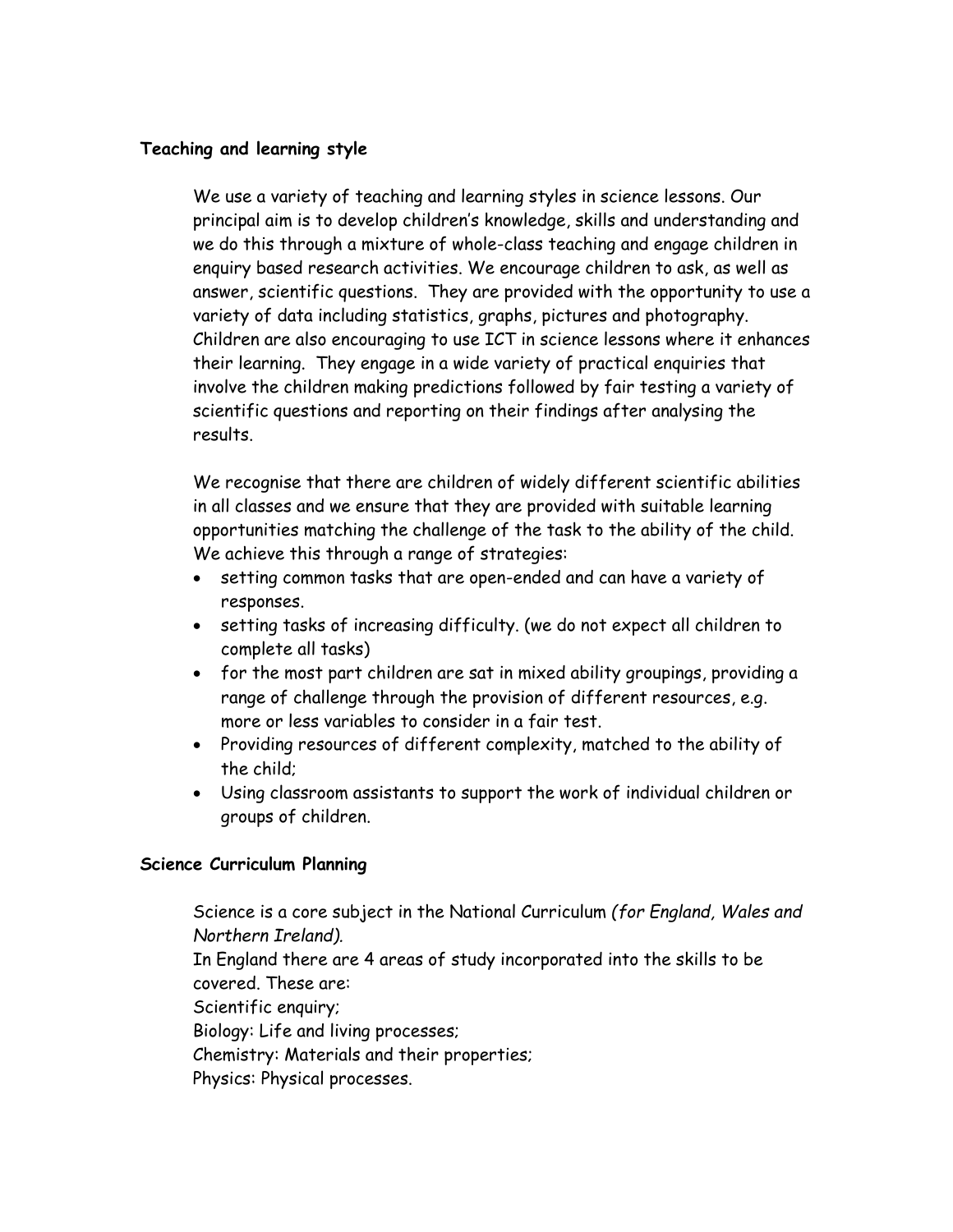Our role is to teach scientific enquiry through the contexts of the three main content areas.

Children in the foundation stage are taught science elements of the foundation stage document through the Early-Learning Curriculum: Knowledge and Understanding of the World.

Planning for science is a process in which all teachers are involved to ensure that the school gives full coverage of *(National Curriculum Science and science in the Foundation stage)*. Science teaching in our school is about excellence and enjoyment. We adapt and extend the curriculum to match the unique circumstances of our school.

The school has developed its own Creative Curriculum with topics planned either each term or each half term. Where possible science is taught through the creative curriculum or taught discretely with the science skills to be taught do not link with the topic being covered. We follow the National Curriculum for Science with the skills being covered, after whole-staff discussions, over a two year cycle. This ensures progression between year groups and guarantees topics are revisited. Teachers are expected to adapt and modify the plans to suit their children's interests, current events, their own teaching style, the use of any support staff and the resources available.

*We have modified the areas of study to suit our Creative Curriculum:* Generally, one unit may be taught in each half term or two units in a full term. Some units may have been moved between years, or amalgamated, where appropriate.

Biology strand on Life and Living Processes are commonly taught in the spring and summer terms.

Because of mixed-age classes in the school, some areas of study may be taught out of their year group.

Some areas of study may be taught in collaboration with outside agencies such as the Life Education Caravan.

Our Creative Curriculum medium term plans incorporate the relevant science topics and provide details of the skills to be taught for each half term for each Key Stage and plans are modified and adapted to suit the age and abilities of each child. The science Subject Leader reviews these plans in accordance with the school's monitoring and evaluation policy.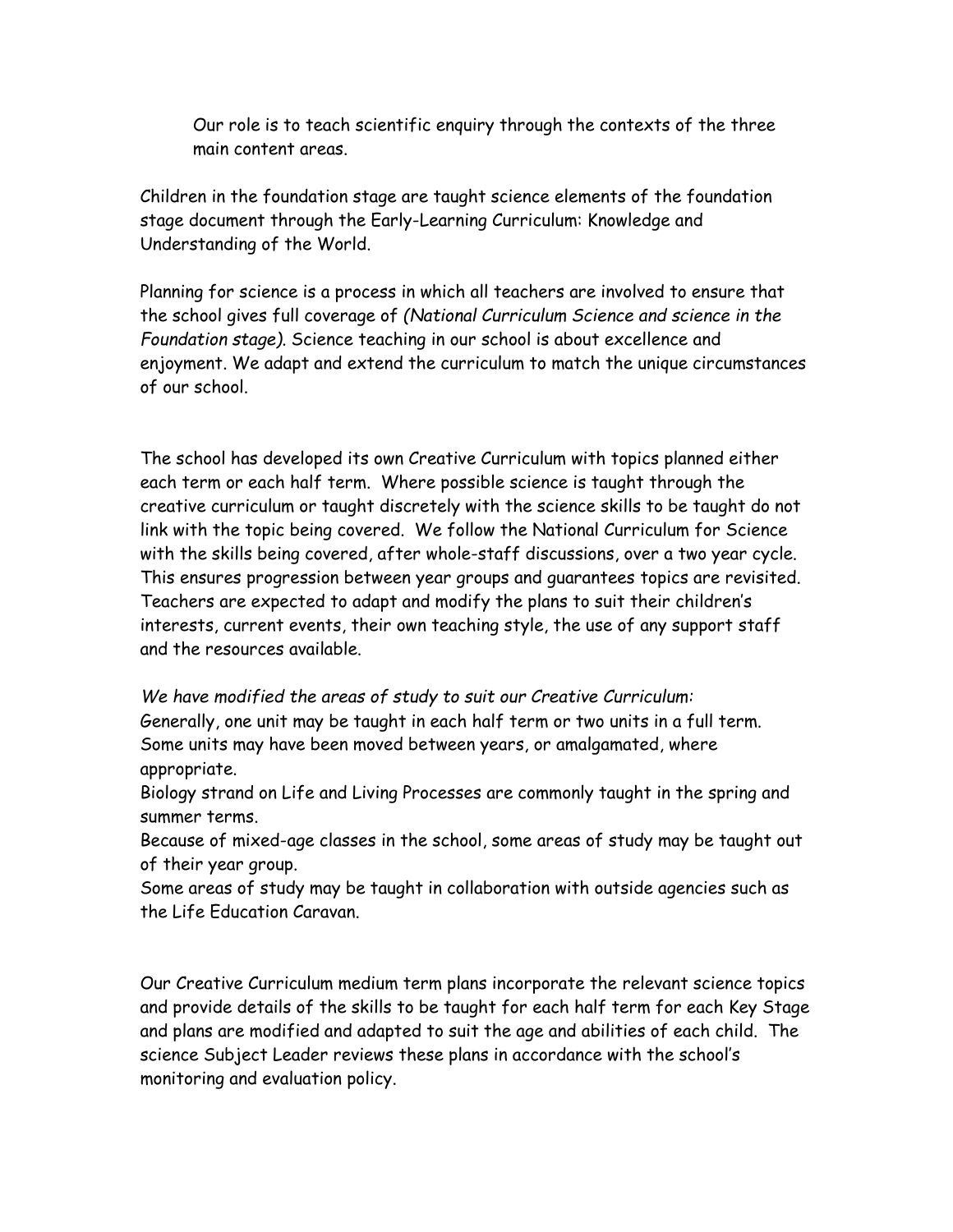### **Equal opportunities in science**

- Science is taught within the guidelines of the school's equal-opportunities policy.
- We ensure that all our children have the opportunity to gain science knowledge and understanding regardless of gender, race, class, physical or intellectual ability.
- Our expectations do not limit pupil achievement and assessment does not involve
- Cultural, social, linguistic or gender bias.
- We aim to teach science in a broad global and historical context, using the widest
- possible perspective and including the contributions of people of many different backgrounds.
- We draw examples from other cultures, recognising that simple technology may be superior to complex solutions.
- We value science as a vehicle for the development of language skills, and we encourage our children to talk constructively about their science experiences.
- In our teaching, science is closely linked with literacy and mathematics.
- We recognise the particular importance of first-hand experience for motivating children with learning difficulties.
- We recognise that science may strongly engage our gifted and talented children, and we aim to challenge and extend them.
- We exploit science's special contribution to children's developing creativity and develop this by asking and encouraging challenging questions and encouraging original thinking.

# **How does Science link to teaching in other curriculum areas?**

# **English**

Science contributes significantly to the teaching of English in our school by actively promoting the skills of reading, writing, speaking and listening. Some of the texts that the children study during Literacy are of a scientific nature. The children develop oral skills in science lessons through discussions (for example of the environment) and through recounting their observations of scientific fair testing. They develop their writing skills through writing reports and projects and by recording information.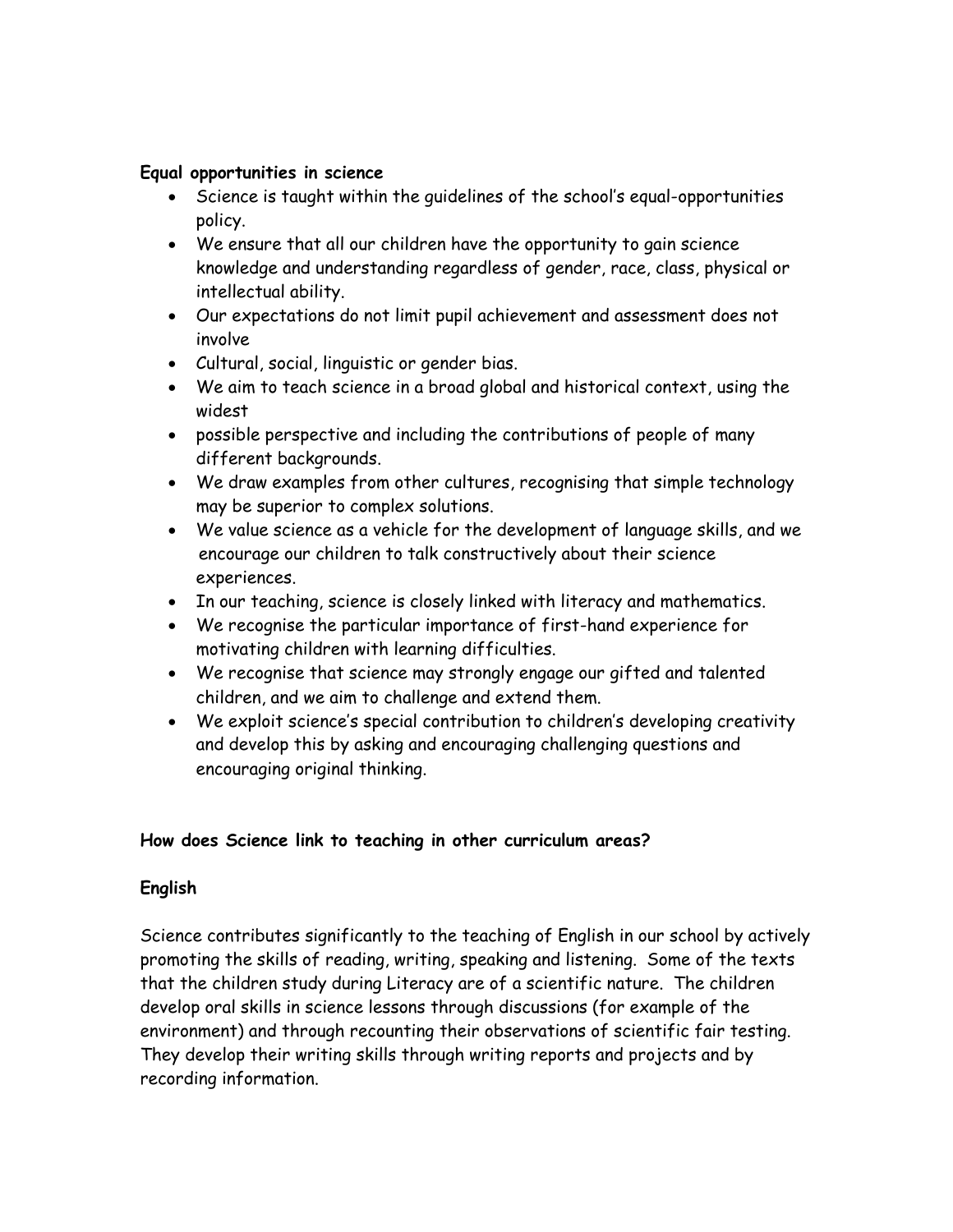### **Maths**

Science contributes to the teaching of mathematics in a number of ways. The children use weights and measures and learn to use and apply number. Through working on investigations they learn to estimate and predict. They develop the skills of accurate observation and recording of events. They use numbers in many of their answers and conclusions. Data handling is also a major part of recording data in science on graphs, tables and charts.

# **ICT**

Children use ICT in science lessons where appropriate. They use it to support their work in science by learning how to find, select and analyse information on the internet and on CD-ROMS. Children use ICT to record, present and interpret data and to review, modify and evaluate their work and improve its presentation.

# **PSHE**

Science makes a significant contribution to the teaching of personal, social and health education. This is mainly in two areas. Firstly, the subject lends itself to raising matters of citizenship and social welfare. For example, children study the way people recycle material and how environments are changed for the better or the worse. Secondly, children benefit from the nature of the subject in that it gives them opportunities to take part in debates and discussions. Science promotes the concept of positive citizenship.

# **Spiritual, moral, social and cultural development.**

Science teaching offers children many opportunities to examine some of the fundamental questions in life, for example, the evolution of living things and how the world was created. Through many of the amazing processes that affect living things, children develop a sense of awe and wonder regarding the nature of our world. Science raises many social and moral questions. Through the teaching of science, children have the opportunity to discuss, for example, the effects of smoking and the moral questions involved in this issue. We give them the chance to reflect on the way people care for the planet and how science can contribute to the way we manage the earth's resources. Science teaches children about the reasons why people are different and, by developing the children's knowledge and understanding of physical and environmental factors, it promotes respect for other people.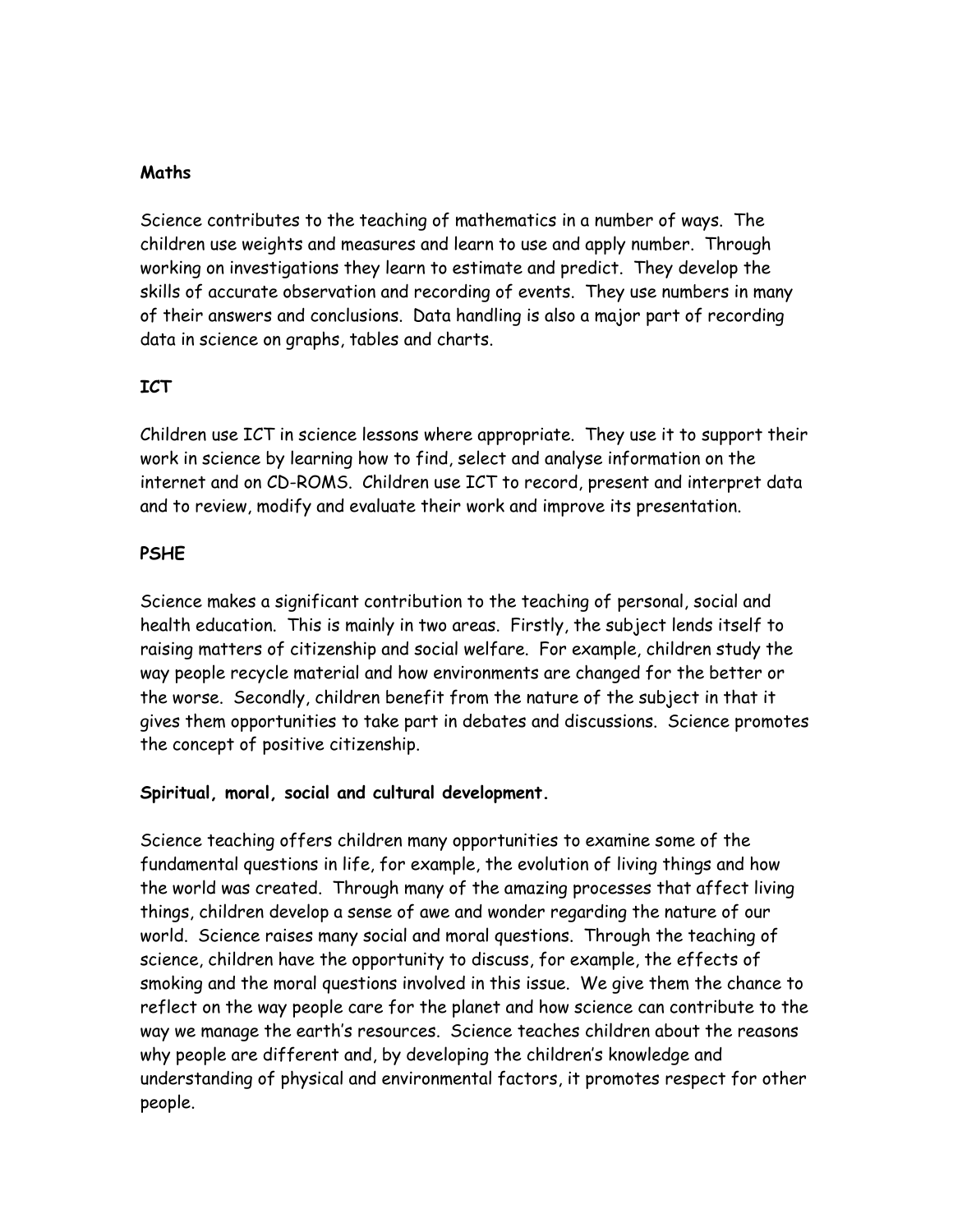#### **Assessment and recording in science**

We assess children's work in science using the assessment procedures as identified in our assessment and monitoring policies. Informal judgments are made as we observe children during lessons. On completion of a piece of work, the teacher marks the work and comments as necessary. At the end of the each area of study taught teachers make a summary judgment about the work of each pupil in relation to the National Curriculum level of attainment. These are then recorded on appropriate assessment sheet and passed to the Subject Leader as part of the monitoring process. These levels are used as the basis for assessing the progress of each child throughout the school.

Children do not take the national tests in science unless we are selected as one of the sample 20%. Teachers make an assessment of the children's science work at the end of each year which is passed to the Subject Leader. We sporadically use practice science tests in Upper Key Stage 2 to assess children's progress.

The science Subject Leader scrutinizes samples of children's work and uses these to demonstrate what the expected level of achievement is in science for each group in the school as part of the monitoring process.

#### **Resources**

There are a wide range of resources to support the teaching of all of the science units across the school. We keep most of our equipment in a central store where there is a box of equipment for each area of study. The library contains a good supply of science topic books and a bank of laptops that are shared between two classes to support children's individual research via the internet.

#### **Monitoring and review**

Monitoring of the standards of children's work and of the quality of teaching in Science is the responsibility of the science Subject Leader. The work of the Subject Leader also involves supporting colleagues in the teaching of science, being informed about current developments in the subject, and providing a strategic lead and direction for the subject in the school. The science Subject Leader gives the Headteacher an annual summary report in which s/he evaluates the strengths and weaknesses in the subject and indicates areas for further improvement.